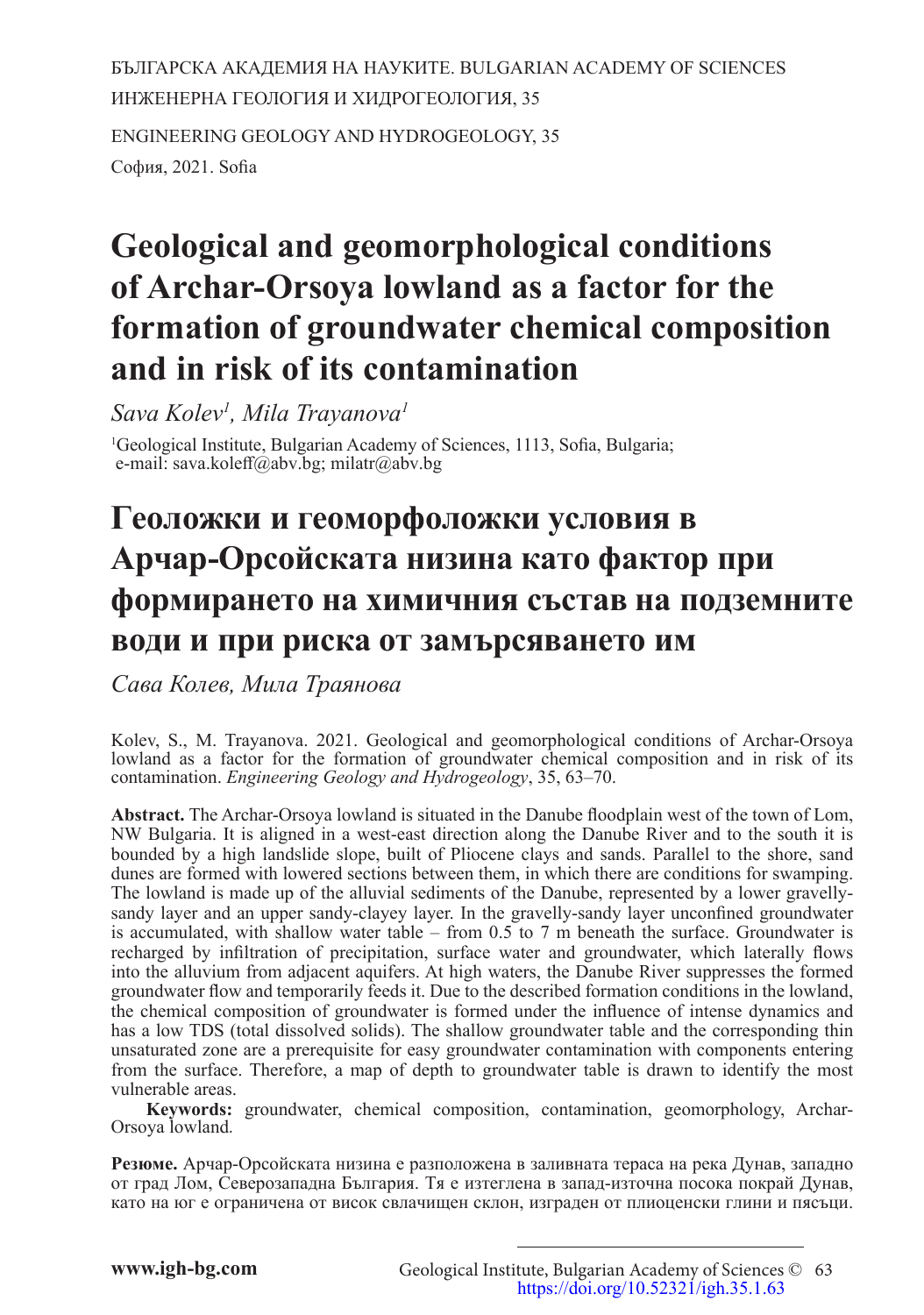Успоредно на брега са се образували пясъчни гредове с понижени участъци между тях, в които има условия за заблатяване. Низината е изградена от алувиалните отложения на река Дунав, представени от долен чакълесто-песъчлив и горен песъчливо-глинест пласт. В чакълестопесъчливия пласт са акумулирани подземни води с ненапорен характер и плиткозалягащо водно ниво – от 0,5 до 7 m под земната повърхност. Подземните води се подхранват чрез инфилтрация на валежи, повърхностни води и подземни води, които странично се вливат в алувиалните отложения от съседни водоносни хоризонти. При високи води р. Дунав "подпира" формиралия се подземен поток и временно го подхранва. Поради описаните условия химичният състав на подземните води в низината се формира под въздействието на интензивна динамика и те имат ниска минерализация. Малката дълбочина на залягане на нивото на подземните води и съответната малка дебелина на зоната на аерация са предпоставка за лесно замърсяване на подземните води с навлизащи от повърхността компоненти. Поради това е изготвена карта на дълбочината на залягане на подземните води, за да се идентифицират най-уязвимите зони.

**Ключови думи:** подземни води, химичен състав, замърсяване, геоморфология, Арчар-Орсойска низина.

#### **Introduction**

The Danube lowlands are essential for the sustainable development of Northern Bulgaria. The physico-geographical, geological and hydrogeological conditions in these lowlands contribute to the presence of significant groundwater resources that guarantee both normal living conditions of the population and economic development of the region as a prerequisite for the development of agriculture and industry (Benderev et al., 2014). Therefore guaranteeing the quantity and quality of groundwater is extremely important and in recent years a number of studies have been conducted aimed at clarifying the conditions and processes influencing the formation, regime and vulnerability of groundwater (Benderev et al., 2013; Krastanov, Benderev, 2013; Gerginov, 2015, 2017).

The object of the present study is the Archar-Orsoya lowland, which is situated in the Danube floodplain, west of town of Lom (Northwestern Bulgaria). It is aligned in a west-east direction along the Danube River and morphologically is divided into two parts – Archar lowland and Orsoya lowland, between which a higher part of the coast protrudes between the villages of Dobri Dol and Archar (Fig. 1). Its greatest width is between the village of Dobri Dol and the village of Slivata (between 2.5 and 3.0 km). To the south the lowland is bounded by a high landslide slope, built of Pliocene clays and sands. Parallel to the shore, sand dunes are formed with lowered sections between them, in which there are conditions for swamping, mostly in the spring – associated with the high level of the Danube at that time.

From a geological point of view the lowland represents an imposed form on an old erosion depression (Antonov, Danchev, 1980) and is made up of the alluvial sediments of the Danube, which are underlain by the Pliocene sands and clays. The alluvial sediments are represented by a lower gravelly-sandy layer and an upper sandy-clayey layer. The upper layer is composed of fine-grained sands, sandy loams and clays and



Fig. 1. Location and borders of studied area – The Archar-Orsoya lowland (data source: Google Earth). Фиг. 1. Местоположение и граници на изследваната територия – Арчар-Орсойската низина (по Google Earth).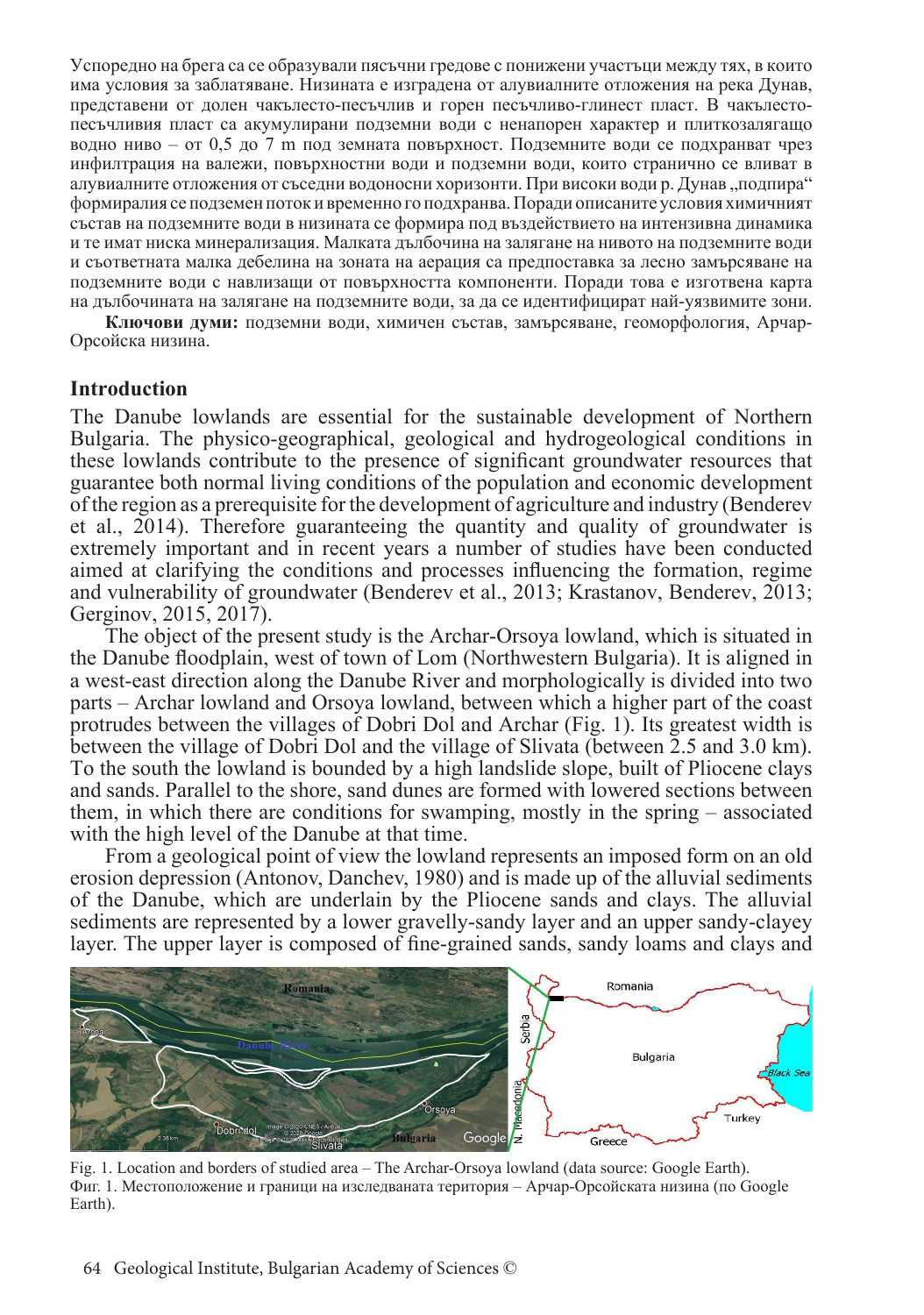its thickness is between 1 and 12 m. The thickness of the lower gravelly-sandy layer varies in the range from 4 to 25 m, and there unconfined groundwater is accumulated with shallow water table – from 0.5 to 7 m beneath the surface. For the gravels a hydraulic conductivity of up to 100–150 m/d was established and for the cover – 0.4 m/d (Antonov et al., 1962). Groundwater is recharged by infiltration of precipitation, surface water (mostly Skomlya River) and groundwater, which laterally flows into the alluvium from the adjacent Upper-Pontian aquifer (Benderev et al., 2010; Túri et al., 2019). At high waters, the Danube River suppresses the formed groundwater flow and temporarily feeds it. Groundwater discharge is provided exclusively by the Danube River and drainage channels.

The present study considers the described geological and geomorphological conditions of the lowland as a factor for the formation of the groundwater chemical composition and in risk of its contamination as the shallow groundwater table and the corresponding thin unsaturated zone are a prerequisite for easy groundwater contamination with components entering from the surface.

# **Methods and materials**

Assessment of conditions and factors for the formation of chemical composition of groundwater in the Archar-Orsoya lowland is carried out on the basis of collection of published and archival materials and their processing through GIS. The result is compilation of various maps (groundwater flow map and a map of depth of groundwater table) and graphs which can serve as a basis to clarify the processes of recharge, flow, level regime and discharge of groundwater and to identify the areas where groundwater is most vulnerable.

#### **Results and discussion**

The drawn hydraulic head map (Fig. 2) shows the general direction of groundwater flow – from south to north, respectively from the zone of most significant recharge



Fig. 2. Hydraulic head map (groundwater table elevation, m ASL) and contact of the alluvial deposits with the Upper-Pontian aquifer (Archar Formation).

Фиг. 2. Хидродинамична карта на подземните води (кота на подземните води, m) и контакт на алувиалните отложения с Горнопонтийския водоносен хоризонт (Арчарска свита).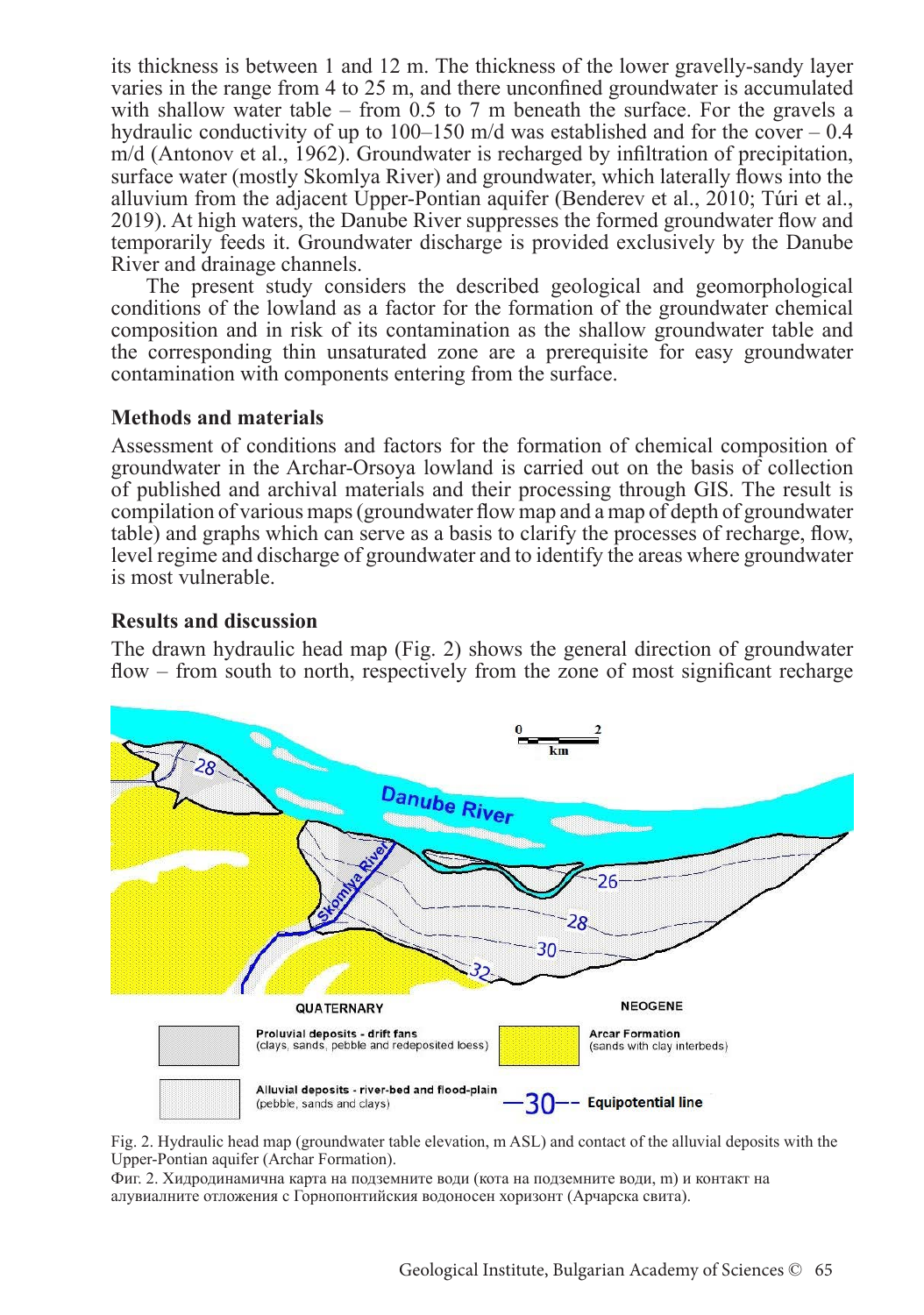(from the adjacent Upper-Pontian aquifer – Archar Formation) to the zone of drainage in the Danube River. In the western part of the Orsoya lowland there is a deformation in the groundwater flow lines, which is probably due to additional recharge coming from the surface waters of Skomlya River.

A map of the depth of groundwater table has been also prepared (Fig. 3), thanks to which two zones with a smaller thickness of the unsaturated zone  $(< 3$  m) have been separated, which are also the most vulnerable to contamination from surface (Fig. 4). The eastern shallow groundwater zone is attached to an area where swamps are still observed nowadays and the western one is connected with the zone of additional recharge from the Skomlya River. Although between these two zones there were extensive swamps in the past (Fig. 4b), at present they are drained by channels. Therefore the conditions for groundwater recharge had significantly changed and in this area significantly deeper groundwater table is observed. The zone with the most significant thickness of the unsaturated zone  $($  > 6 m), respectively the most protected groundwater, is beneath the dunes near the Danube River, which have a higher altitude and stand out above the surrounding area.



Figure 3. Map of the depth of groundwater table from the surface, m. Фигура 3. Карта на дълбочината на подземните води от повърхността, m.

The comparison of the available monitoring data for the groundwater levels in observation boreholes (Fig. 5) shows that in most of it the changes in groundwater level are strongly dependent on the levels of the Danube River, with which they are hydraulically connected. Table 1 shows that the only borehole in which no correlation is observed (Dobri Dol 2) has a groundwater level that is located higher above the Danube River. The significant fluctuations in groundwater levels (reaching 4 m at borehole Archar 4) due to the relevant fluctuations of the Danube River lead to a significant change in the thickness of the unsaturated zone, respectively the vulnerability of groundwater.

Due to the described formation conditions in the lowland, the chemical composition of groundwater is formed under the influence of intense dynamics. It is hydrocarbonate-calcium-magnesium type (Fig. 6) and has a low TDS (total dissolved solids) ( $\leq 1000 \text{ mg/L}$ ). Although it can be said that the data on the chemical composition of the groundwater in the Archar-Orsoya lowland is insufficient, in the available monitoring observations considerable exceedances of the regulatory limits were detected sporadically only in the contents of nitrates and manganese (Table 2). These incidental contaminatons are local (registered only in 2, respectively 4 out of 30 monitoring points) and temporary and probably are due to some agricultural activities and stagnant waters of the drainage channels.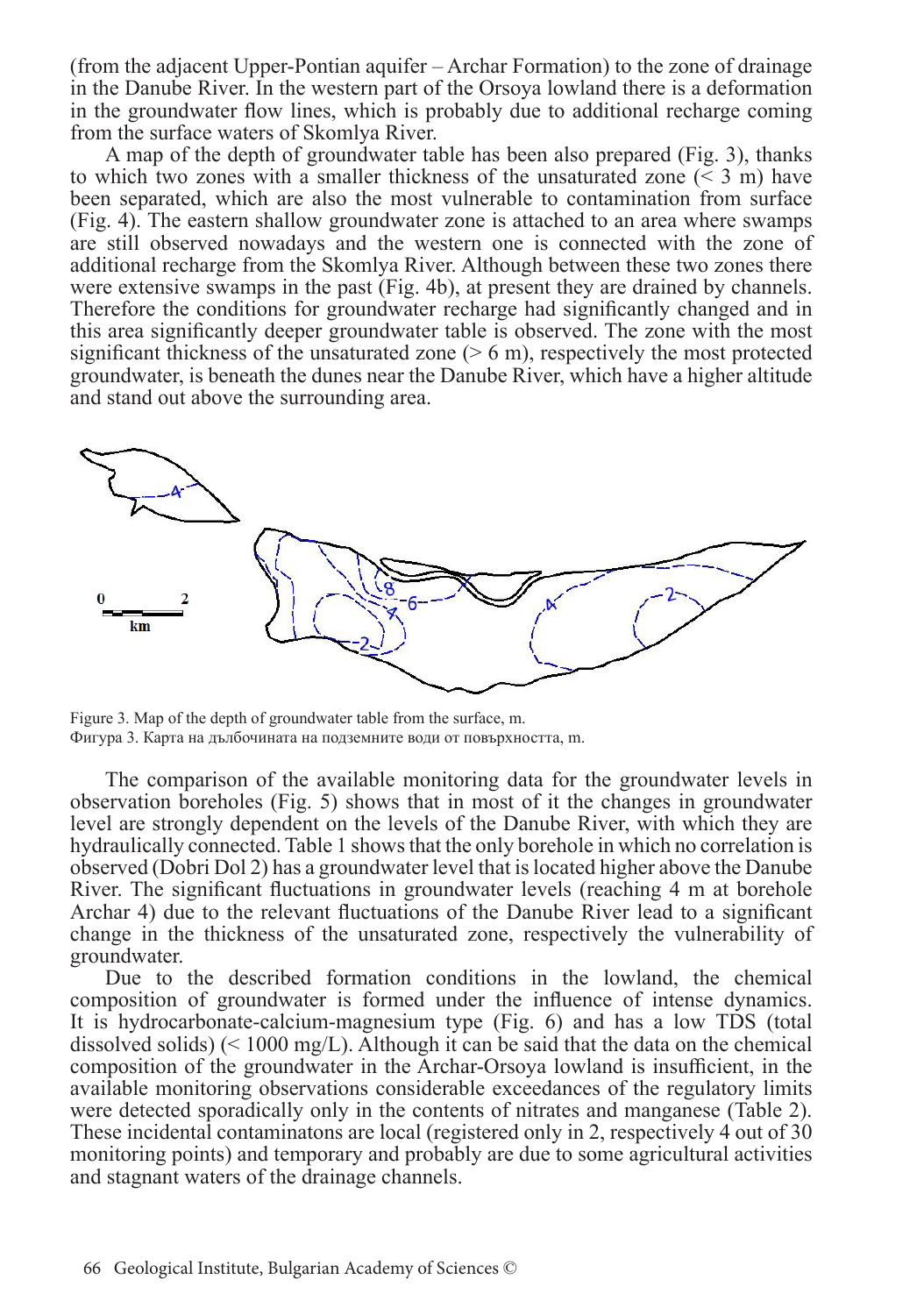

Fig. 4. The two identified zones with a smaller thickness of the unsaturated zone  $($  < 3 m): a) over modern topographic map; b) over topographic map from 1930s.

Фиг. 4. Двете идентифицирани зони с по-малка дебелина на зоната на аерация (< 3 m): a) върху съвременна топографска карта; б) върху топографска карта от 1930-те г.



Fig. 5. Groundwater level fluctuations observed in boreholes depending on Danube River water levels. Фиг. 5. Колебания в нивото на подземните води, наблюдавани в сондажи и зависимост от водните нива на река Дунав.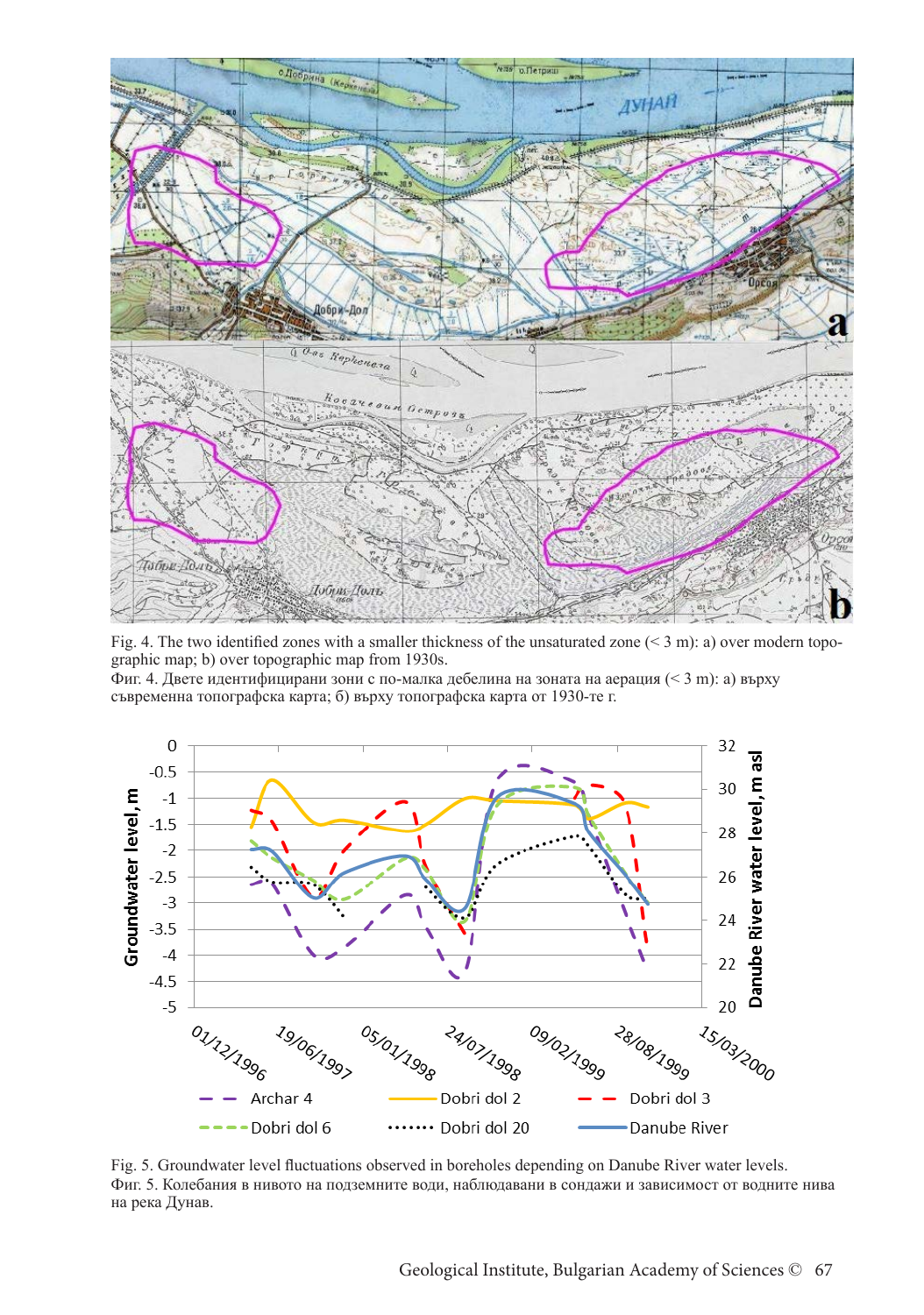| <b>Borehole</b> | Correlation | Average groundwater<br>level, m ASL | Danube level,<br>$m$ ASL |  |
|-----------------|-------------|-------------------------------------|--------------------------|--|
| Archar $-4$     | 0.96        | 26.97                               | 28.2                     |  |
| Dobri Dol $-6$  | 0.89        | 27.44                               | 27.5                     |  |
| Dobri Dol $-3$  | 0.73        | 25.86                               | 27.3                     |  |
| Dobri Dol $-20$ | 0.66        | 28.46                               | 27.5                     |  |
| Dobri Dol $-2$  | 0.01        | 30.08                               | 27.3                     |  |

Table 1. Correlation between groundwater and Danube water level changes. Таблица 1. Връзка между промените в подземните води и нивата на река Дунав.



Fig. 6. Piper diagram of groundwater in Archar-Orsoya lowland. Фиг. 6. Диаграма на Пайпър на подземните води в Арчар-Орсойската низина.

Table 2. Exceedences of the regulatory limits, according to Regulation №1 (30.10.2007) for exploration, use and conservation of groundwater

Таблица 2. Превишения на регулаторните граници, съгласно Наредба №1 (30.10.2007 г.) за проучване, използване и опазване на подземните води

|       | pH          | TDS,<br>mg/L | Ca.<br>mg/L | Mg,<br>mg/L | Na,<br>mg/L | Fe.<br>mg/L | Mn.<br>mg/L | HCO <sub>3</sub><br>mg/L | Cl.<br>mg/L | NO <sub>3</sub><br>mg/L |
|-------|-------------|--------------|-------------|-------------|-------------|-------------|-------------|--------------------------|-------------|-------------------------|
| Min   | 7.0         | 327          |             | 10          | 12          | 0.09        | 0.02        | 200                      |             |                         |
| Max   | 8.3         | 942          | 152         | 83          | 140         | 0.23        | 0.94        | 540                      | 191         |                         |
| Limit | $6.5 - 9.5$ |              | 150         | 80          | 200         | 0.2         | 0.05        |                          | 250         | 50                      |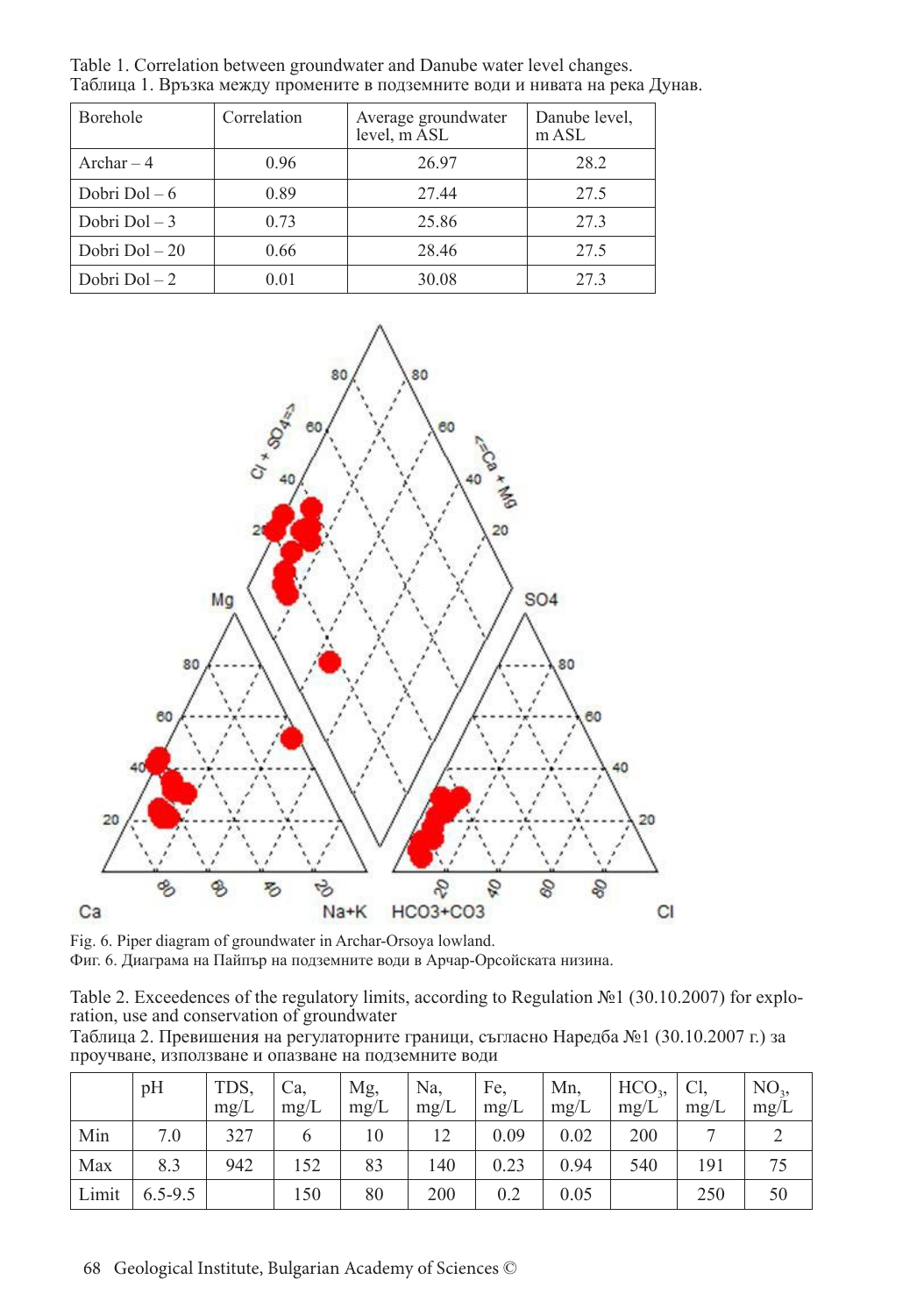The map of TDS (total dissolved solids) concentrations in groundwater (Fig. 7) shows that in the Orsoya lowland there are zones with higher values ( $> 500 \text{ mg/L}$ ), spread in the direction of recharge – two of them seems to be connected with the proluvial fans, respectively with the additional recharge coming from the surface waters of Archar and Skomlya Rivers, and the other one probably is associated with the recharge from the adjacent Upper-Pontian aquifer, which is not outcropped on the surface in that zone (Fig. 2) and its groundwater has more stagnant regime, respectively higher TDS content.



Fig. 7. TDS (total dissolved solids) concentration in groundwater, mg/L Фиг. 7. Минерализация на подземните води, mg/L

# **Conclusion**

The general direction of groundwater flow in the Archar-Orsoya lowland is from south to north, respectively from the zone of most significant recharge (from the adjacent Upper-Pontian aquifer – Archar Formation) to the zone of drainage in the Danube River. Two zones with a smaller thickness of the unsaturated zone  $(\leq 3 \text{ m})$  have been separated, which are also the most vulnerable to contamination from surface. The zone with the most significant thickness of the unsaturated zone  $($  > 6 m), respectively the most protected groundwater, is beneath the dunes near the Danube River, which have a higher altitude and stand out above the surrounding area. The changes in groundwater level are strongly dependent on the levels of the Danube River, with which they are hydraulically connected. Due to the described formation conditions in the lowland, the chemical composition of groundwater is formed under the influence of intense dynamics and has a low TDS. Still, in order to better understand the processes of groundwater recharge, further study is necessary on the interaction of surface and groundwater, with longer-term observations, including a wider range of observed components.

# **Acknowledgements**

This work is supported by the National Science Fund of Bulgaria, Grant No. КП-06-H24/2 (8.12.2018), project "Relationship of the spatial distribution of heavy metals in the soil with the morphology of contaminated river floodplains (TOPOMET)".

# **References**

- Antonov, H., D. Danchev. 1980. *Groundwater in the Republic of Bulgaria*. Technika, Sofia, 360 p. (in Bulgarian).
- Antonov, H., N. Boyadzhiev, D. Danchev, I. Iliev, P. Petrov, N. Plotnikov. 1962. Hydrogeological subdivision of Bulgaria. *Works on the geology of Bulgaria, Series Engineering Geology and Hydrogeology*, 1, 212 p. (in Bulgarian).